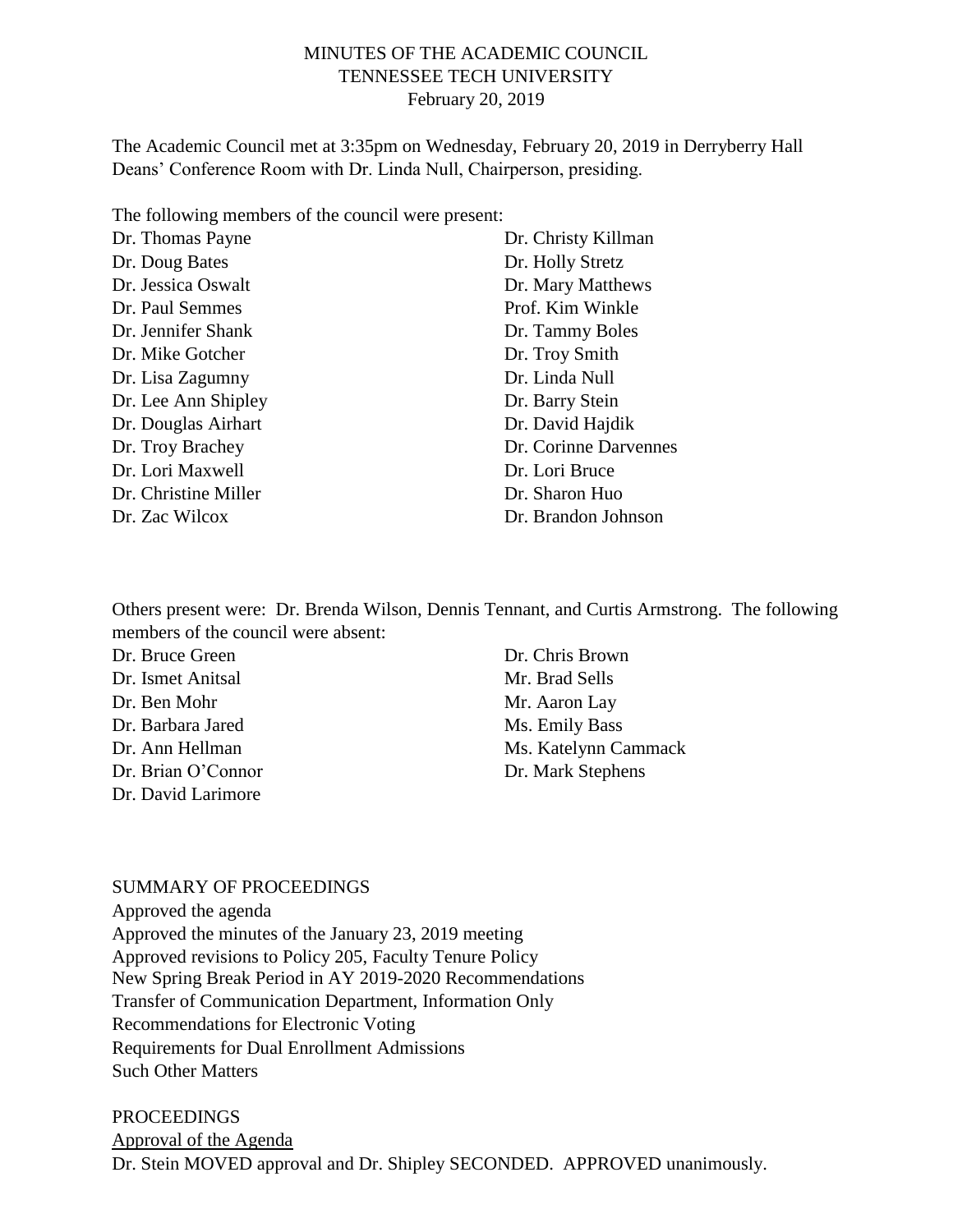# Approval of the Minutes of the February 20, 2019 Meeting Dr. Stein MOVED approval and Dr. Gotcher SECONDED. APPROVED unanimously.

# Approved revisions to Policy 205, Faculty Tenure Policy

Dr. Armstrong presented Policy 205. He explained that after the meeting with Faculty Senate, there were a few friendly amendments made. The statement "Although departments/units may assign varying degrees of significance to individual criteria" was removed from VII.B.2. and VII.C.2. These revisions were made to better articulate the concept they are trying to create. Dr. Stein MOVED approval and Dr. Maxwell SECONDED. APPROVED unanimously.

#### New Spring Break Period in AY 2019-2020 Recommendations

Dr. Huo presented the information about changing the Spring Break period for AY 2019-20. The current Spring Break dates are March 9-13. The proposed new Spring Break dates would be March 16-20 which would match Putnam Co. Schools' Spring Break period along with other colleges including ETSU, our partner school. This would mean there are 8 weeks of class before spring break and 6 weeks after.

# Transfer of Communication Department, Information Only

Dr. Bruce provided information about the possible move of the Department of Communications from Arts and Sciences to Interdisciplinary Studies. The faculty of the department support this decision because they believe there will be growth for the program and students in it by providing more focused programs. She explained how there is more potential for growth for students through more specific programs and more course offering. This is pending the president's approval, and if approved, it would become effective July of this year.

### Recommendations for Electronic Voting

Stephens explained the recommendation to implement electronic voting for Academic Council Members-at-Large. He explained that this would also be going to Administrative Council, so that both nomination and voting procedures would be consistent. After much discussion, Dr. Gotcher MOVED approval and Dr. Shank SECONDED. APPROVED unanimously.

### Requirements for Dual Enrollment Admissions

Dr. Johnson explained that the standards for dual enrollment have been adjusted and approved, correlating with enrollment requirements. Previous requirements required that a student 1) be a junior or senior in high school; 2) have a minimum 3.2 high school GPA; or 3) have a minimum composite of 20 ACT (SAT composite of 1020) or equivalent ACT Plan test score; and 4) letter of recommendation provided by high school counselor. The new requirements require that a student 1) be a junior or senior in high school; 2) have a minimum 3.0 high school GPA; 3) parent/guardian approval; 4) counselor/principal approval. Requirements were clarified for the website and the catalog. Dr. Killman MOVED approval and Dr. Shank SECONDED. APPROVED unanimously.

### Such Other Matters

Dr. Airhart discussed the Academic Council Procedures. He discussed the number of representatives of each school. He also mentioned the points about vacancies in the council and